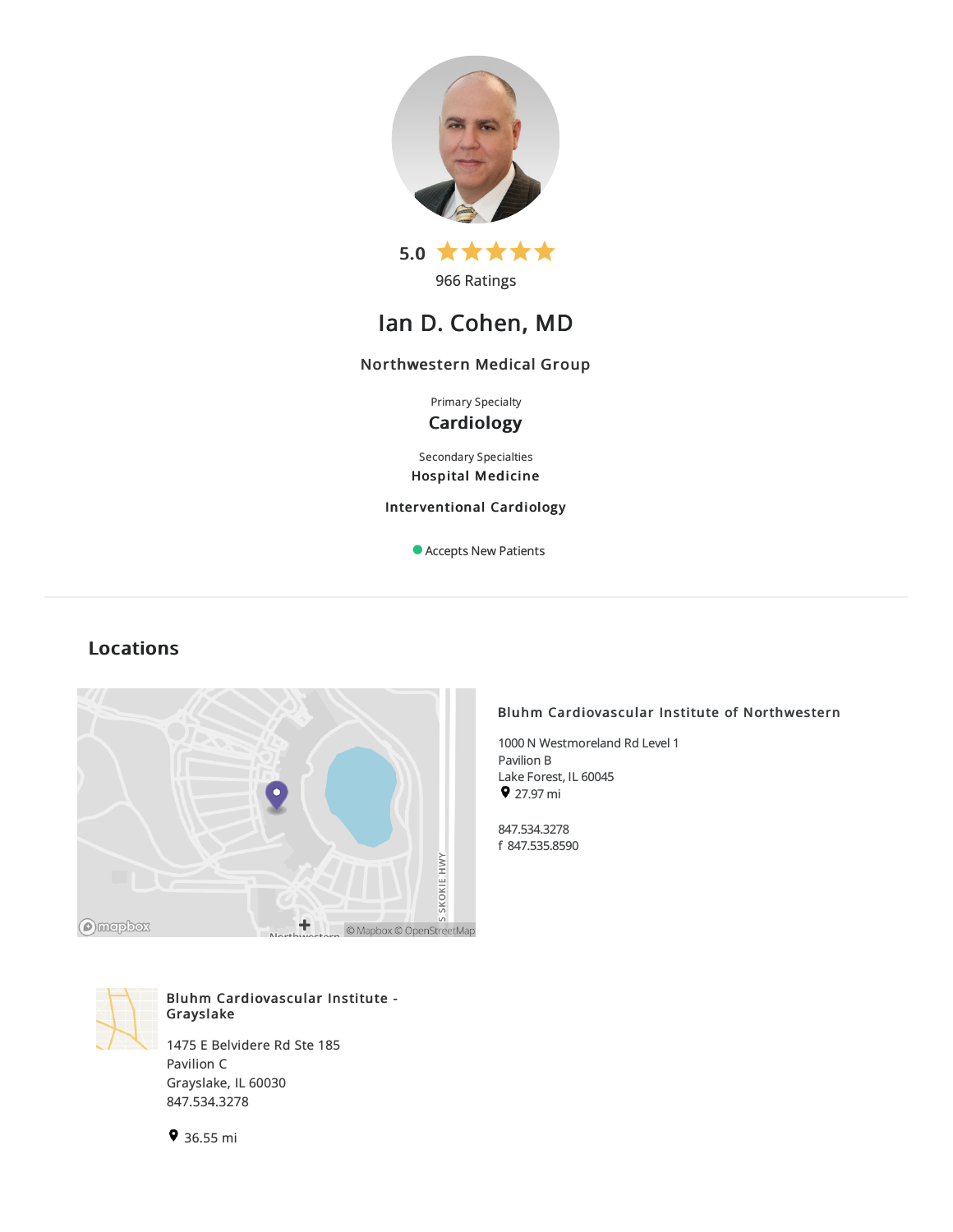## Insurance Accepted

Insurance plans are subject to change. View [insurance](https://www.nm.org/patients-and-visitors/billing-and-insurance/insurance-information/accepted-insurance-plans) plans accepted at each hospital and by each NMHC physician group.

## Practice Groups and Affiliations

| <b>Medical Group</b>       | Northwestern Medical Group                                                                                        |
|----------------------------|-------------------------------------------------------------------------------------------------------------------|
| <b>Physician Category</b>  | Northwestern Medicine Physician Network                                                                           |
| <b>On Medical Staff At</b> | <b>Grayslake Ambulatory Surgery Center</b><br>Northwestern Lake Forest Hospital<br>Northwestern Memorial Hospital |
|                            |                                                                                                                   |
| <b>Education</b>           |                                                                                                                   |
| <b>Medical Education</b>   | MD, University of the Witwatersrand Faculty of Health Sciences - 1986                                             |
| Residency                  | Mount Sinai Hospital Medical Center of Chicago - 1992                                                             |

## Board Certifications

American Board of Internal Medicine- Cardiovascular Disease(Certified) American Board of Internal Medicine- Interventional Cardiology (Certified)

## Practice Focus Areas

Angioplastyand Stents Cardiac Catheterization Coronary Artery Disease General Cardiology

## Ratings & Reviews

At Northwestern Medicine, our patient's feedback is important to us. While different care providers have their own unique strengths, we strive to be as transparent as possible with our quality of care. Read more

## Care Provider Ratings

Overall rating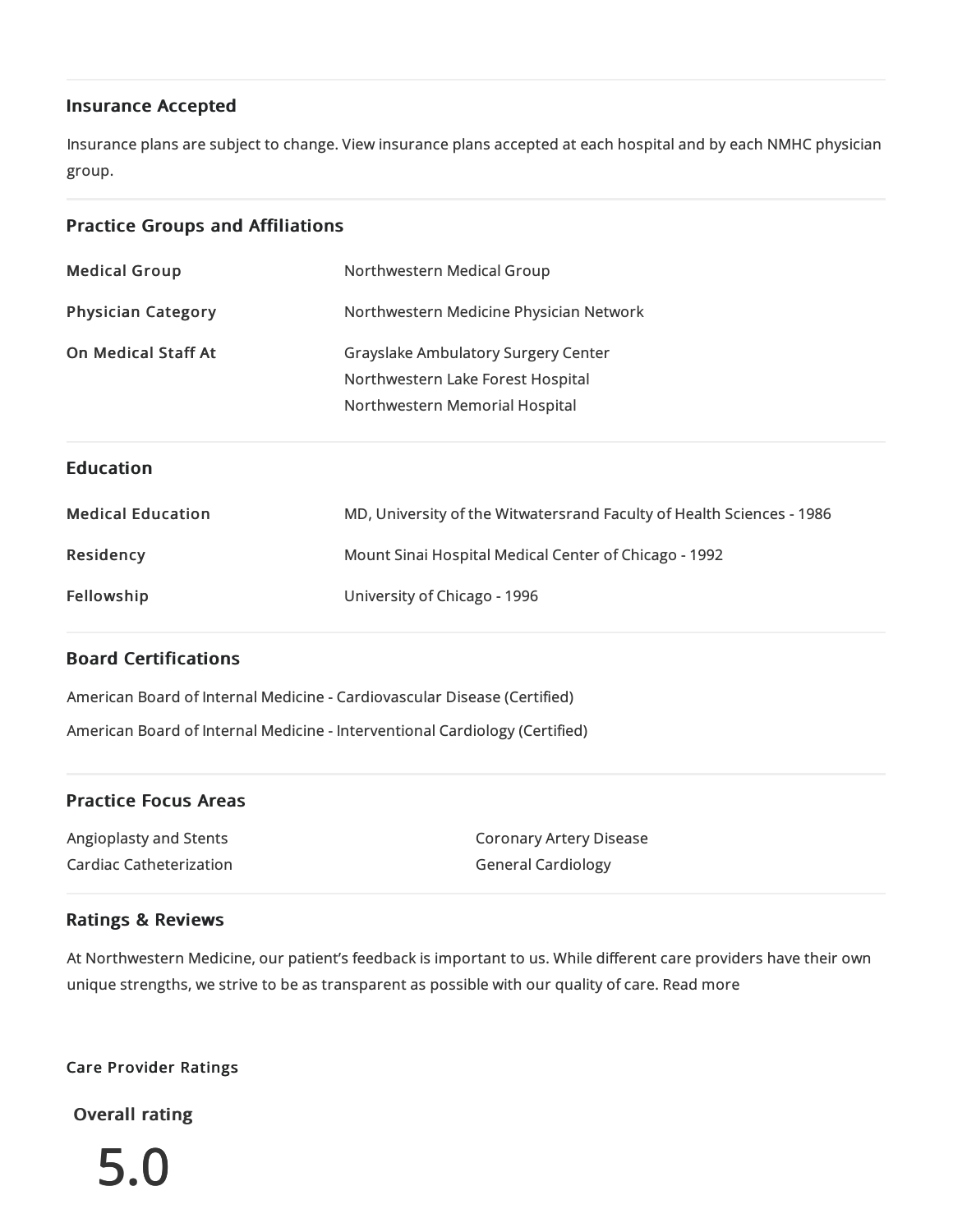

Reviews From Patients 350 Reviews

AUGUST 312021 Friendly and concerned and informative I

## AUGUST 312021

From the first time I met him I knew I was in good hands. He is very nice and takes his time with me and answers all my questions.

## AUGUST 272021

Very knowledgeable in his field of Cardiology

AUGUST 262021

Smart, personable and caring

## AUGUST 252021

Dr. Cohen is compassionate and seems concerned about my health. I also trust his knowledge about cardiac health.

AUGUST 242021 Personable. Answered questions explained things.

AUGUST 232021

he cares and listens

AUGUST 222021

Very competent, good listener,

AUGUST 202021

He $\tilde{A}$ Câ, $\neg$ â, $\zeta$ s proactive and seems well-informed about his patients $\tilde{A}$ Câ, $\neg$ â, $\zeta$  health histories.

## AUGUST 192021

Doctor Cohen is an excellent cardiologist. He's very smart and caring. Takes interest in resolving your medical issue.

### AUGUST 112021

Straight forward and tells it like it is. I can't ask for a better person

## AUGUST 102021

clear, concise, and listened well.

### AUGUST 102021

He is very caring and patient. He explains things extremely well.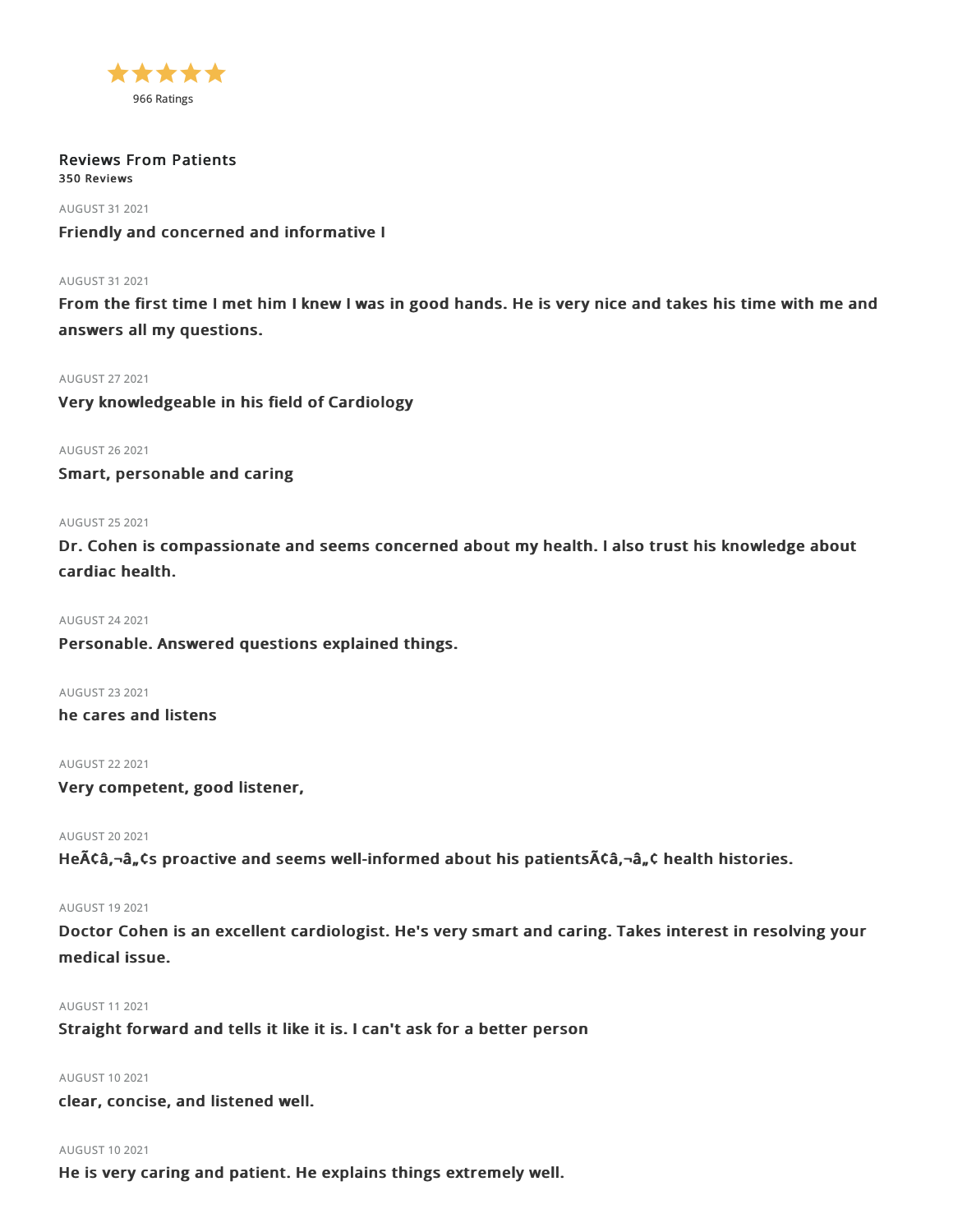AUGUST 102021

## Well recommended

AUGUST 62021

I have the most confidence in Dr. Cohen

AUGUST 52021

Excellent Dr.

AUGUST 22021 He is very helpful and smart and caring

AUGUST 12021

a great doctor knows his stuff

## JULY 312021

Dr Cohen is an extremely knowledgeable and experienced cardiologist. He is also very patient-friendly and empathetic.

## **JULY 29 2021**

I don $\tilde{A}$ Ca, $\neg \hat{a}$ , Ct recommend doctors

## JULY 292021

Dr. Cohen is empathetic and a good listener. He continues to provided encouragement to making improvements in my overall health.

JULY 272021 Highly skilled, compassionate and thorough

## JULY 172021

He found an alternative to a standard bypass because of other things wrong with me that will have my bypass done using robotic surgery which eliminates opening my chest.

## JULY 152021

He is very knowledge and makes you feel at ease. He is very straight forward about what to do to improve your health.

## JULY 132021

Dr. Cohen is competent, caring, thorough, and responsive.

## JULY 92021

I like him he $\tilde{A}$ Ca, $\neg$ a, Cs a good doctor

## JULY 82021

 $I\tilde{A}\tilde{C}$ a, $-\tilde{a}$ , $\tilde{C}$ m a new patient for Dr Cohen. I like his communication style and find his observations helpful for me understand my condition and what is needed to improve.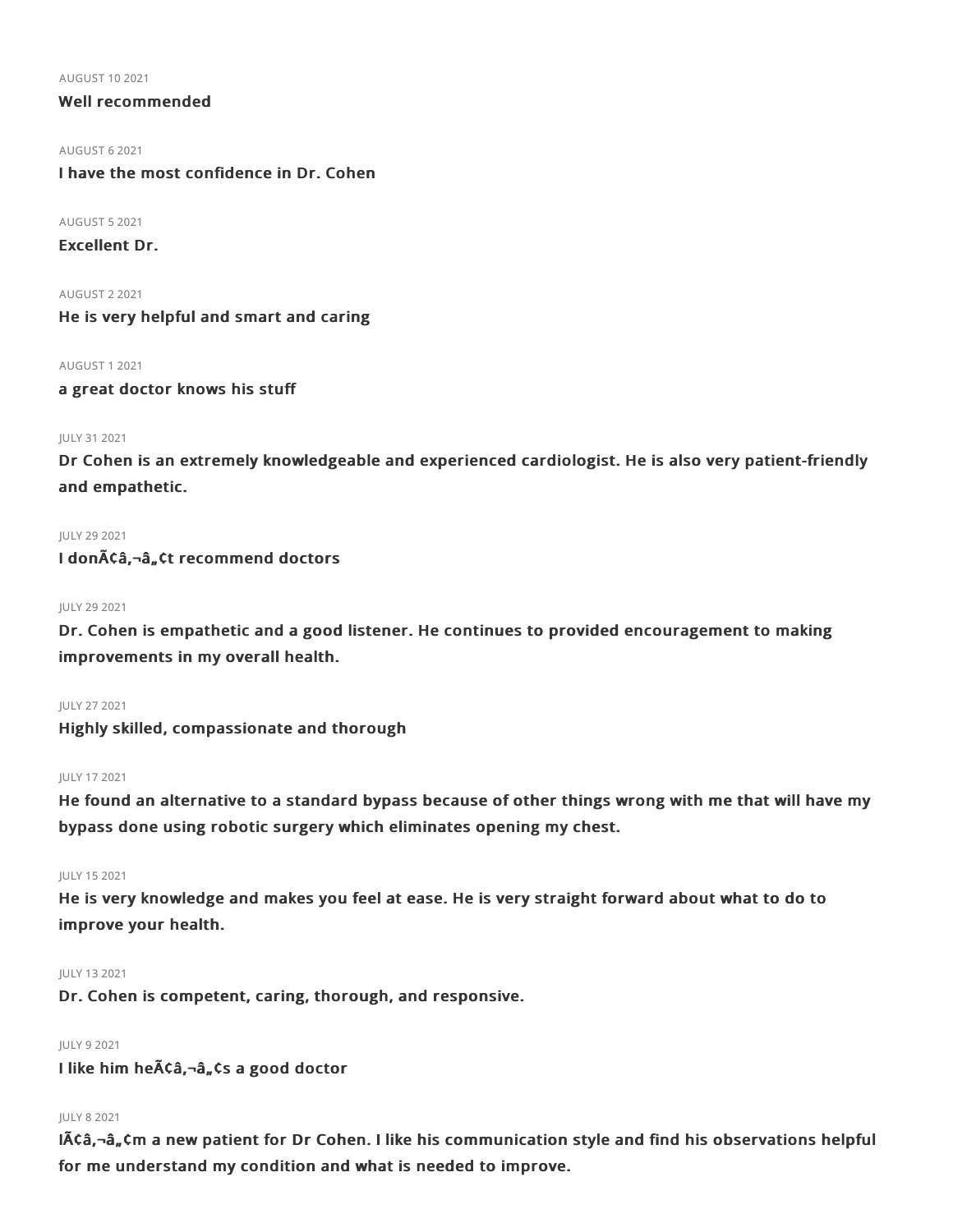#### JULY 82021

## Very professional

## JULY 72021

Although he is a busy doctor time is taken for me to understand what lies ahead regarding my treatment.

## JULY 72021

Listens to concerns outlines potential solutions and procedures

## JULY 62021

I just did...but added to that I have never had more confidence in my medical care than I have experienced in the professional and caring hands of Ian Cohen. He is a consummate professional and he instills confidence in me, his patient. I could not feel more fortunate!

## JULY 62021

Very personable and professional. Takes time with you and doesn $\tilde{A}$ ca,  $\tilde{a}$ ,  $\tilde{a}$ ,  $\tilde{c}$ t rush your appointment.

## JULY 62021

Extremely nice and thorough

### JULY 32021

Dr. Cohen is top notch and takes time to listen and work with his patients. He will answer questions and educate you so you understand the what $\tilde{A}$ câ,  $\neg$ â, cs, why $\tilde{A}$ câ,  $\neg$ â, cs, and how $\tilde{A}$ câ,  $\neg$ â, cs of your care with him. I love his sense of humor too! Thank you Dr. Cohen for not only outstanding cardiology care but for making me feel comfortable as a patient healing!!

### **IUNE 29 2021**

Life saving skills and personal care.

JUNE 292021

Reassuring manner

JUNE 29 2021

He listen and explain the information you need to know

## JUNE 29 2021

Explains things very well and shows sincere concern.

## JUNE 282021

Fantastic doctor. Knowledgeable, asks the right questions, and listens.

## JUNE 282021

Gets to know patient. Interested in patient. Easy to talk with. Answers you questions.

## JUNE 242021

He is professional, knowledgeable and always takes time to listen to you and answer your questions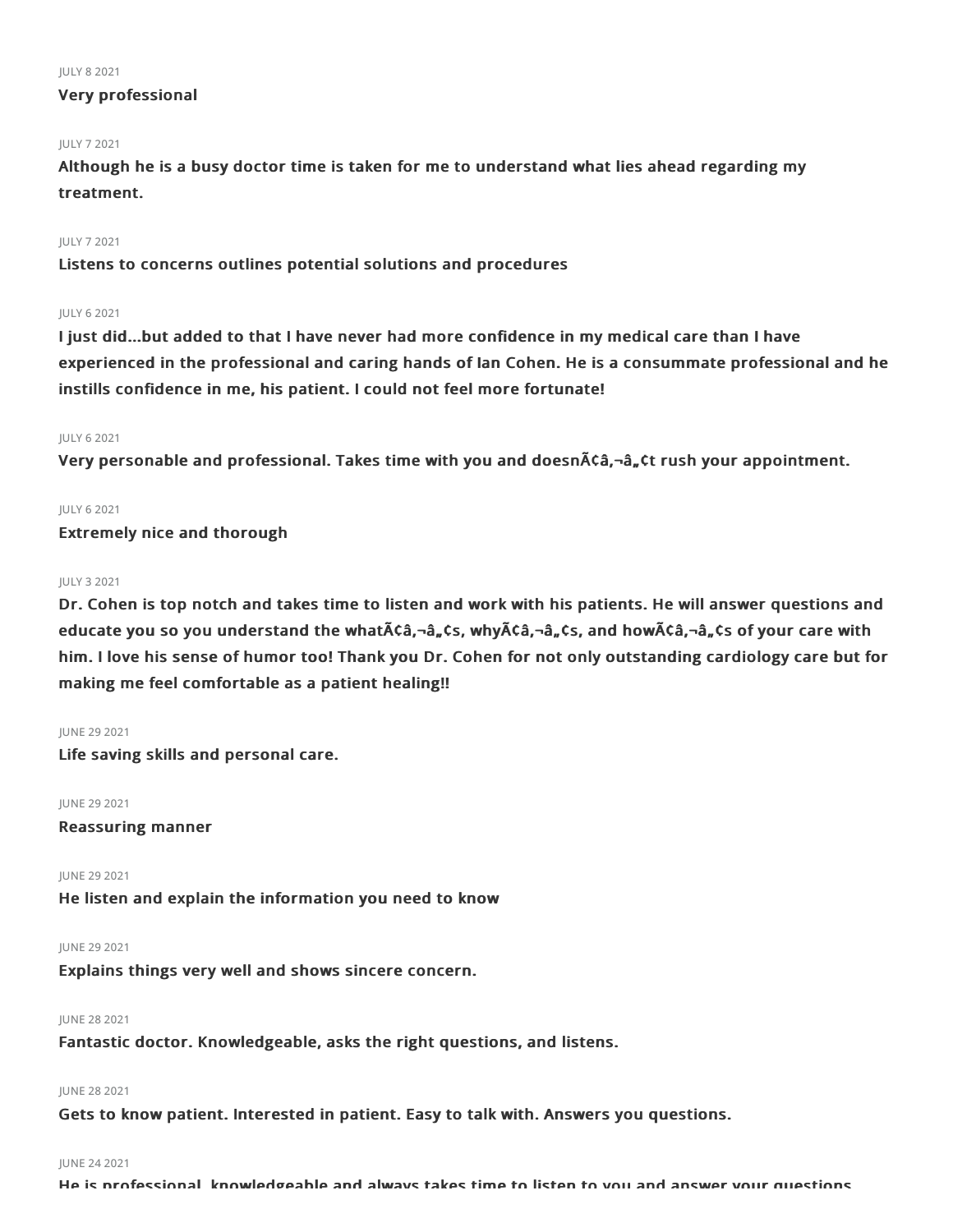He is professional, knowledgeable and always takes time to listen to you and answer your questions

#### JUNE 222021

Excellent physician in all respects.

#### JUNE 22 2021

He is caring competent conscientious

JUNE 182021 Professional and kind

JUNE 182021 He was very pleasant

## JUNE 182021

He not only took care of my problem, he found out how and when I got it.

#### JUNE 182021

Very good physician. My treatment by him has been very successful.

#### JUNE 172021

Made me feel better about my condition. Took the fear out of the diagnosis

JUNE 172021

## Personable

JUNE 172021

Knowledgeable and caring.

JUNE 162021

First visit with him. Need more time to evaluate.

#### JUNE 122021

He is thorough and does not give the impression that he is too busy to talk through my concerns or his findings.

### JUNE 112021

Dr Cohen is one of the most understanding cardiologist is willing to work with a patient on a patient's term. It is not have the arrogance that so many others have yet he has so much more knowledge than most

### JUNE 112021

Concern for patients and willing to explain things in depth. He appears to be a hard worker and very knowledgeable.

#### JUNE 102021

Caring, takes time with me, answers questions, knowledgeable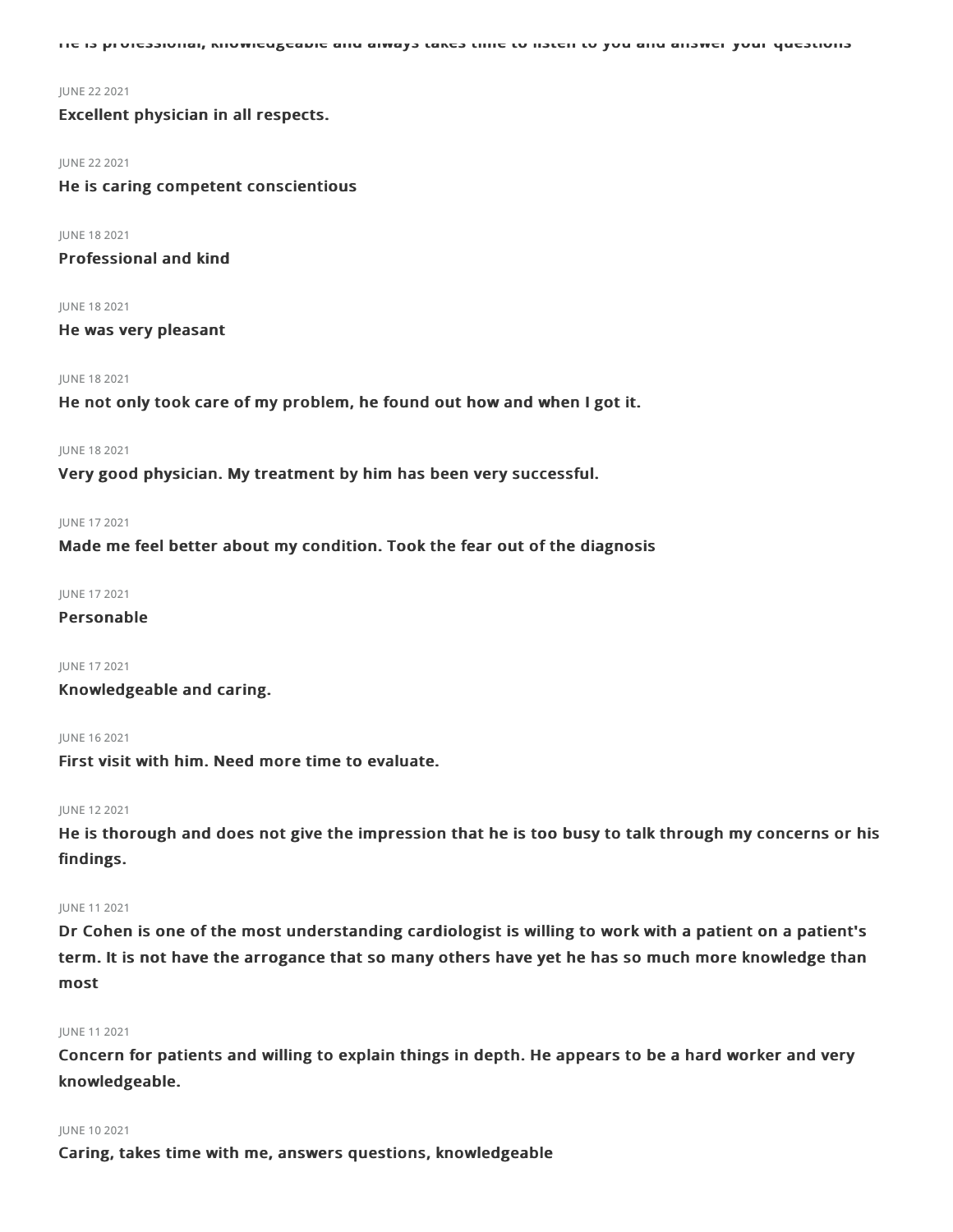### JUNE 102021

## When he's available, Fine, otherwise appts are a big miss

JUNE 92021 Through and focused.

JUNE 82021 Outstanding, thorough

JUNE 82021 plus his skills, knowledge, and intuition make him a valuable healthcare partner.

MAY 252021 For the same reasons I mentioned above..

MAY 252021 Dr Cohen is a very good doctor and will take care of you

MAY 21 2021

As always, good rapport and very competent.

#### MAY 21 2021

Dr. Cohen was very nice and took his time with me.

MAY 20 2021

Listens to me and my concerns

MAY 182021

Dr Cohen is an honest Doctor concerned with your health and tells you what you need to do to take care of your health not necessarily what you want to hear. He wants you to take an active role in your health, he doesn $\tilde{A}$ câ,-â, Ct cut corners. He takes time to explain why tests or procedures are needed and takes time to answer all of your questions.

MAY 182021 Best cardiologist on North Shore

MAY 182021 He's the best, what else can I say.

## MAY 152021

Most knowledgeable, making me very comfortable with his concern focused on me.

## MAY 142021

Dr.Cohen was very professional, asked the right questions. Seemed very concerning. I could talk to him with comfort and ease.

#### MAY 142021

Very Impressed with Dr. Cohen Answering all of my Cardio questions And being very proactive with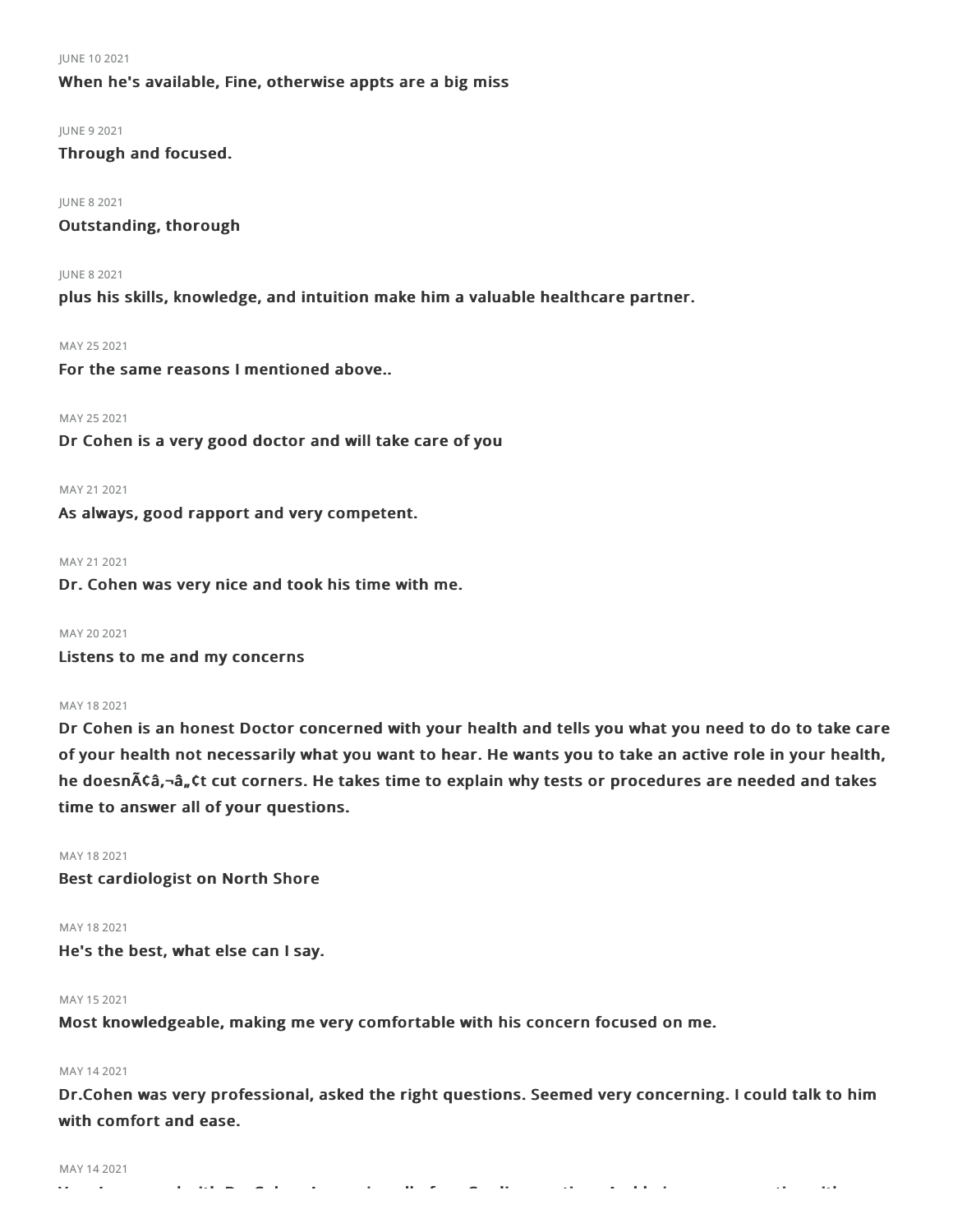Very Impressed with Dr. Cohen Answering all of my Cardio questions And being very proactive with preventive heart tests !

## MAY 132021

I trust this gentleman. He is very thorough and takes his time.

## MAY 132021

I would repeat here exactly what I said above. I cannot say enough good things about Dr. Cohen. I feel very strongly that I am in the very best hands possible!

## MAY 112021

He $\tilde{A}$ Ca,- $\hat{a}_n$ Cs very professional and great bedside manner

### MAY 102021

Very kind considerate person, professional, thorough, easy to talk to

MAY 10 2021

He tells it like it is.

## MAY 62021

## Likable guy

```
MAY 62021
```
Provide great care and guid in understanding of importance of use sleep apnea mask.

```
MAY 62021
```
Great doctor, with a caring manner.

MAY 52021

Helpful

MAY 52021 Professional, personable and competent

MAY 52021

I feel confident in Dr. Cohen $\tilde{A}\tilde{c}$ â, dans care

## MAY 42021

He communicates well, makes me feel comfortable and is thorough.

### MAY 42021

Always listens to your needs. Explains everything.

### MAY 42021

Dr. Cohen explained each step in the evaluation and afforded me the opportunity to ask questions. His whole approach radiated concern, respect and reassurance. I feel most fortunate to be one of his patients.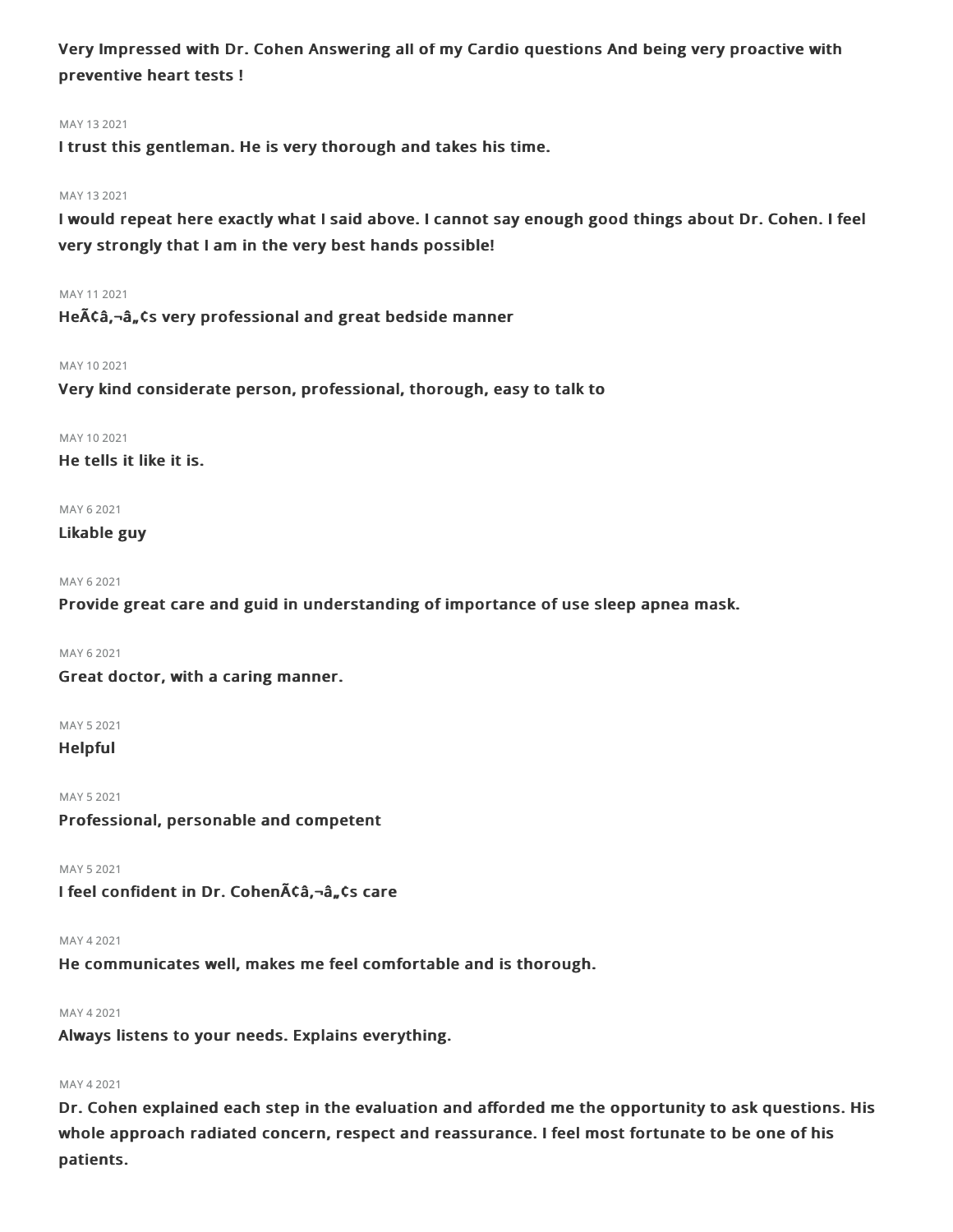#### MAY 42021

## Outstanding physician

### MAY 32021

Dr. Cohen looks at the entire picture of my overall health issues that may affect my cardiovascular system.He spends time to allow me to bring him up to date. Both my husband and I truly trust his expertise and thoroughness.

MAY 32021 I feel he was very thorough .

APRIL 30 2021 Direct and to the point

### APRIL 29 2021

He is very knowledgeable and he takes time to listen.

APRIL242021

Very good taking of Stan

## APRIL242021

They will like him.

### APRIL242021

I met Dr. Cohen in the ER in Dec 2019 and have received outstanding care from him. At that time I ended up being transferred downtown, and was treated by many others in NM Cardiology but then resumed care with Dr. Cohen. He is straight forward, attentive, personable, amiable and makes things easy to understand even when complex. His knowledge, experience and manner elicits trust, which is crucial.

## APRIL232021

Excellent Dr with Great experience

APRIL222021

Dr Cohen takes very good care of me Listens to my concerns

APRIL222021 Very informative and takes time to listen to you

APRIL212021

Straight shooter and good advice

APRIL202021 He is knowledgeable and is nice and down to earth to meet with.

APRIL202021 Caring and thorough